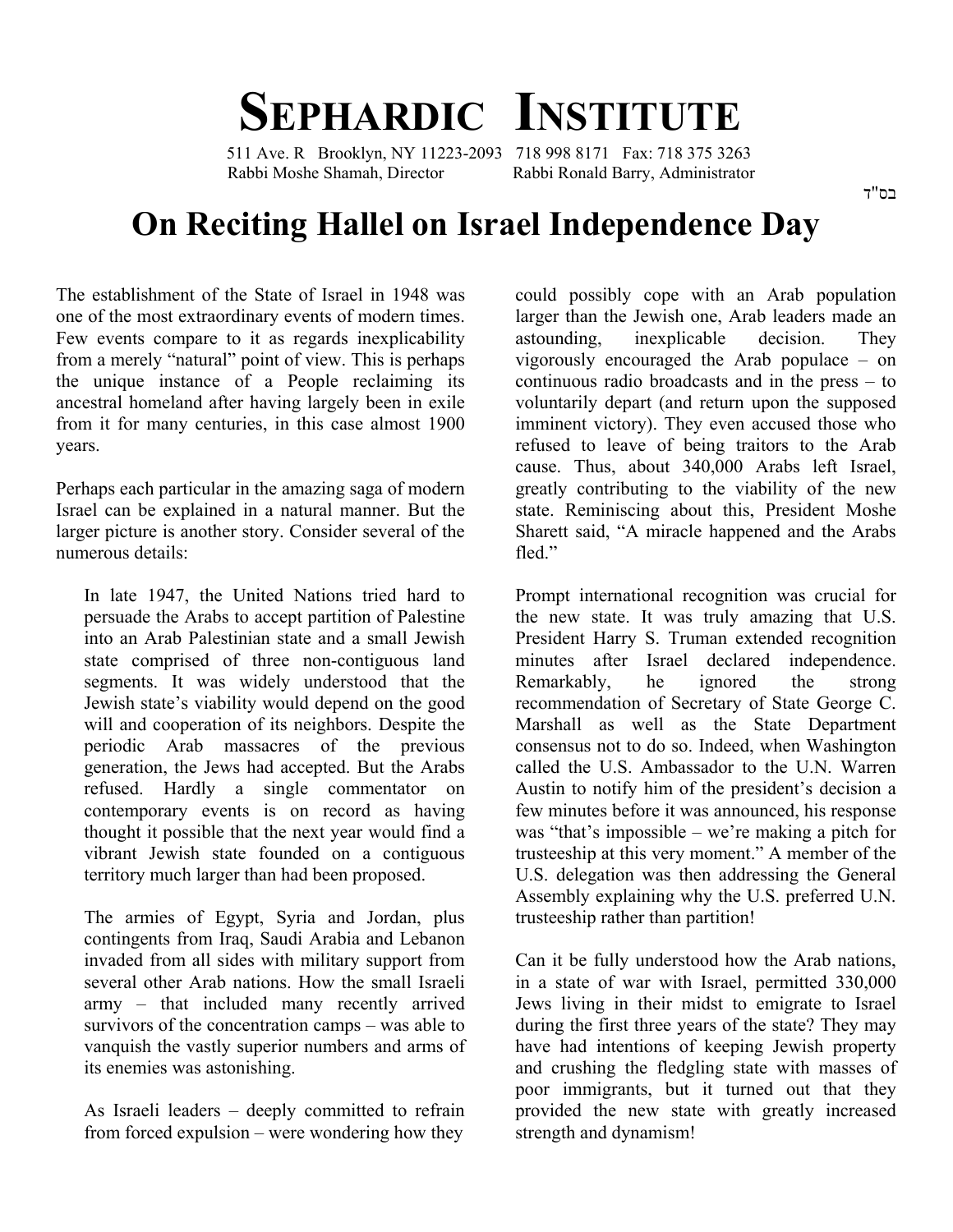Before June 1967 it had widely been thought impossible for Israel to liberate East Jerusalem, Judea and Samaria in our times. The usually wellprepared Israel Defense Forces did not even have contingency battle plans for those areas. Experts considered it unfathomable that Jordan – who controlled those regions – even entered the war. It appears it was seduced by empty Egyptian boasts on the first day of that war of tremendous victories! Together with the conquest of the Sinai Peninsula and the Golan Heights, at the very least these Israeli victories created a previously unimagined opportunity for peace with its neighbors.

Who could have predicted the mighty ripple effects of the Six Day War, which pierced the "Iron Curtain," deeply stirring the Soviet Jewish community? In the first few years after that war over a quarter of a million Russian Jews were absorbed in Israel while an additional threequarters of a million followed in succeeding years. Thus, a segment of world Jewry that had virtually been written off was redeemed while Israel was infused with vitally needed strength and skills.

However one views each detail, many of which may be interpreted as the result of great dedication, superior organizational ability, coincidence or good luck, surely the full constellation of events should be recognized by the traditional community as revealing the Almighty's Providence. From the apparently outrageous late 19th Century decision to make the dream of a reestablished homeland a reality in a mostly barren land devoid of adequate rainfall and natural resources, through steadfastness in the face of Arab opposition, Jewish controversy, world indifference, and the crushing blows of the Holocaust, to a blooming desert, internationally recognized statehood and military victories against enormous odds, dramatically revitalizing the Jewish People around the world, the full picture defies a "natural" interpretation. This meets the halakhic criteria of a miracle and requires a halakhic commemoration.

A traditional Jewish response to national miraculous events is to recite Hallel on the commemoration day (BT *Pesahim* 117a). Thus, we recite Hallel to commemorate the Exodus from Egypt and the events of Hanukah. We would also recite Hallel on Purim except – the Talmud informs us – that we have the Megillah to read or because the miracle occurred outside Israel or because we remained subjugated to Ahashverosh (BT *Megilla* 14a).

Given that the Land of Israel is the possession of the entire People; that oppressed Jews began emigrating to Israel; that Jews all over the world – many who had been on the verge of assimilation – began to identify with Israel; that Israel became the international center for Jewish studies and activities and a primary source of Jewish dignity; that Israel became the central focus of communal Jewish energy throughout the diaspora, the miracle was for all the Jewish People and it should be commemorated with Hallel.

Some rabbis make a distinction. Israel Independence Day, the fifth of Iyar, 1948, was not the day of deliverance from the war. The proclamation of independence escalated the war. Many lives were lost and as yet there has not truly been an end to the war. Additionally, sad to say, most members of the government and the populace are not observant of traditional Jewish Law. For these reasons, these authorities have stated that Israel Independence Day cannot be compared with the other days on which the Talmud states that Hallel is recited.

However, as the day that commemorates the Jewish People having reestablished their own government on their own land, to be concerned for the welfare of Jews all over the world and to work in the international arena for their protection; as the day the new Jewish government opened the doors to freedom for Jews everywhere, establishing a policy of granting automatic citizenship to every Jew who chooses to come and settle, thus ending the many centuries of Jewish homelessness and launching a massive Ingathering; as the day that brought most of the nations of the world to recognize a Jewish state and be more mindful of Jewish rights; and as the day that millions of Jews around the world felt revitalized and reattached themselves to the Jewish People, Independence Day is an event of great significance and happiness. It is an eminently appropriate occasion for special thanksgiving to the Almighty for His many present-day wonders and favors associated with Israel.

Thus, in the very first years of the state, the Council of the Chief Rabbinate of Israel, under the leadership of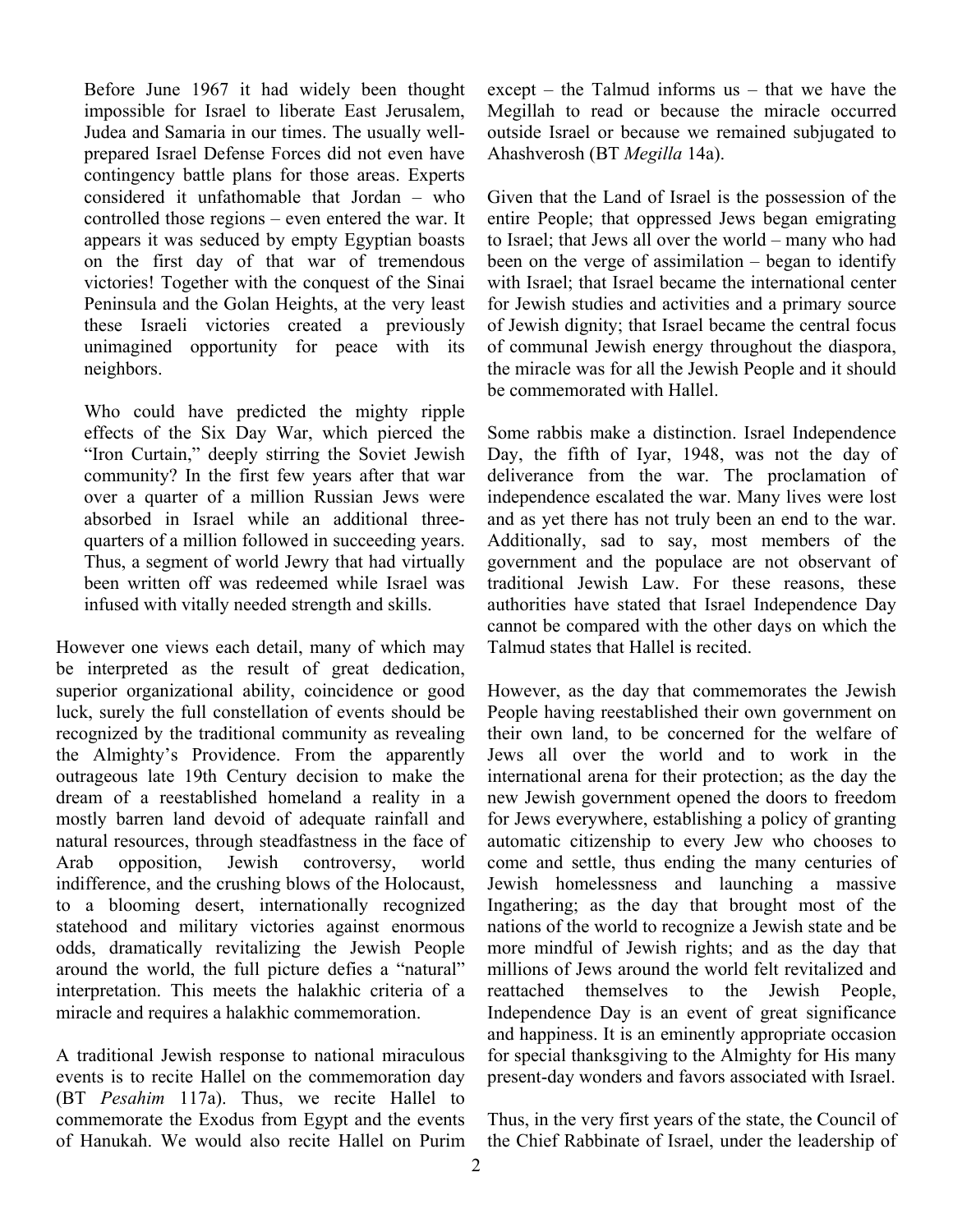the chief rabbis of Israel, Rishon Lesion Rabbi Ben Sion Meir Hai Uziel and Rabbi Yishak Halevy Herzog, a"h, declared the appropriateness of reciting Hallel on Independence Day. However, acknowledging some distinctions from the classic cases of Hallel as explained above, it was decided to recite it without a berakha. This was also the position of our Brooklyn Sephardic community's chief rabbi, Rabbi Jacob S. Kassin, a"h.

It should be noted that in the succeeding years since 1948, as Israel was forced to war a number of times, and as on each occasion the Almighty rescued it from the danger of annihilation, the occasions for giving thanks have increased. As these wars occurred in a relatively short time span, and as each war's concluding events do not lend themselves to a clearlydefined specific commemorative day, Independence Day has become the occasion for celebrating all of modern Israel's victories.

Some Sephardic rabbis, based on a statement of the great 18th Century decisor Rabbi Haim Yosef David Azulai (Rab Hida) have been reciting Hallel on Independence Day but not in its usual slot, immediately after the *amida* of *shahrit*. For kabbalistic reasons, Rab Hida states that when Hallel is recited for a miracle of lesser caliber than those of the Exodus or Hanukah, it should be said at prayer's end.

Regarding this point, the former Sephardic Chief Rabbi of Israel and Rishon Lesion Hakham Obadiah Yosef, shlita, wrote that if the congregation prefers to say Hallel on Israel Independence Day in the usual place they should not be stopped. Kabbalistic matters such as the one under discussion are only for those that understand them and keep them private (Yabia Omer v. 6, O.H. #41).

In our days, when many non-believers have denied the possibility of Divine intervention, and stubbornly insist on explaining the establishment of Israel in strictly natural terms, it would appear preferable to say Hallel in its usual place, not to give the impression that we are only reciting it as a compromise under pressure.

Regarding the day on which all Jerusalem was liberated and unified, Iyar 28, the Council of the Chief Rabbinate of Israel, under the leadership of then chief rabbis of Israel Rishon Lesion Rabbi Yishak Nessim and Rabbi Isar Yehuda Unterman, a"h, issued a proclamation to establish recital of Hallel with a *berakha* on Yom Yerushalayim. Although Iyar 28 was the third day of the Six Day War, the Chief Rabbinate considered the reunification of Jerusalem of historic significance in itself, and as it was part of and close to the conclusion of the miraculous victory that rescued the nation from the threat of annihilation, both commemorations were combined into one. Other rabbis, however, advocated Hallel without a *berakha* on this day also.

Of course halakhic Jews are grieved at the fact that modern Israel is far from being a halakhically observant country. Perhaps we can appreciate the position of those whose sensitivity to the widespread lack of traditional observance in modern Israel does not allow them to celebrate Independence Day in any way. Perhaps we may understand the position of those who even refuse to suspend the recital of *tahanunim* for the day. However, we cannot agree with them on these matters and should not pray with a minyan that recites *tahanunim* on this day. Not commemorating a national miracle in some appropriate manner is downgrading, even disgracing the miracle and an expression of ungratefulness to the Almighty. It strengthens the views of those who wish to say there has not been a miracle. Additionally, noncommemoration increases the disunity among the Jewish people and diminishes the possibility that the non-observant will be open to dialogue and receptive to the example and teachings of the observant.

The Almighty has provided us a great opportunity. We must do our part to make modern Israel succeed on the foundation of the Torah. This requires winning over the non-observant through education, friendliness, persuasion and good example. One of the most inspiring and efficacious approaches toward nurturing national unity and stirring religious feeling is undoubtedly through recognition of the miracle of modern Israel.

The late Sephardic Chief Rabbi of Israel Rishon Lesion Ben Sion Meir Hai Uziel captured the essence of the matter in a deathbed statement broadcast live on Israel radio in 1953: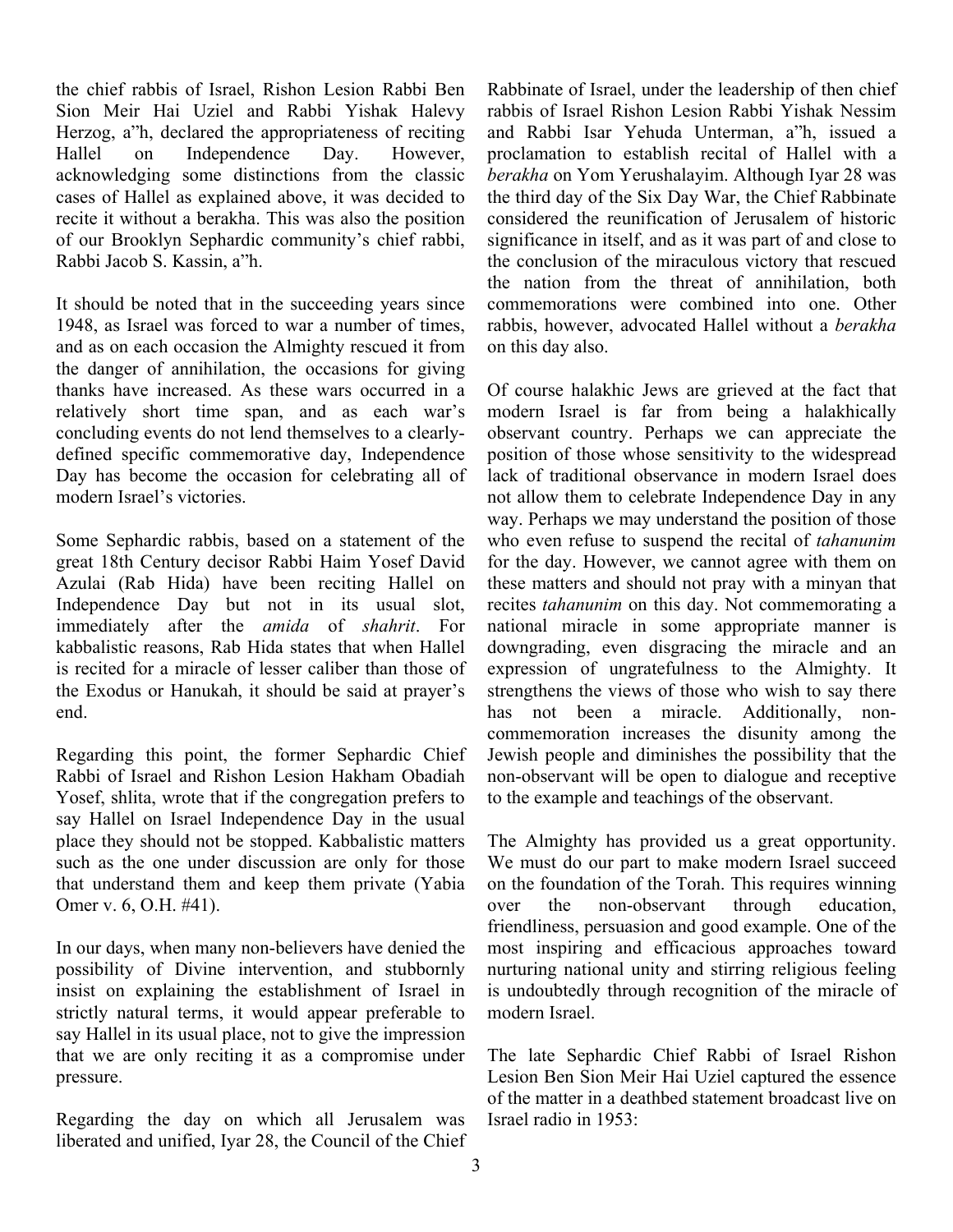Our generation has witnessed G-d's mighty and hidden hand as He gathered our dispersed to our ancestral land and brought us to dwell as a nation on its land... The Ingathering of recent decades was a seed... At the right moment He instilled counsel and courage in the hearts of our pioneers... and gave us the land.

Note this and reflect upon it greatly: these events are a result of G-d's fulfillment of his promise through his prophets for the good of Israel and the whole world. This good is contingent on Israel fulfilling Torah and misvot, thereby sanctifying the Name of the Holy One and bringing all nations to true faith in Him, resulting in universal peace...

Study Torah and teach it to your children, fulfill its statutes properly... Particularly preserve the peace of the People and the state. Controversy and divisiveness are our most dangerous enemies; peace and unity are the foundations of the survival of the Jewish state and the source of Divine blessing and strength for the Jewish People...

## **Rabbi Shamah's Response to Criticism on his "Recital of Hallel on Israel Independence Day" Article**

Thank you for your response to my essay regarding Hallel on Israel Independence Day.

Regarding whether the post-Declaration of Independence Israeli leadership was deeply committed not to use transfer as a tactic – you are right that we should not be simplistic or naive. There usually are varied opinions among government leaders and undoubtedly there were some episodes of armed Jewish soldiers casting fear into the Arab populace. However, despite some exceptions, it does appear to be the case that the Jewish leadership was committed not to use transfer.

Regarding whether Arab leaders called for evacuation in 1948, I think the widely held assumption that they did has not been refuted, but reinforced. Some Arabs departed at Jewish prompting but a tremendous number of them evacuated who could have remained had they chosen to. Anecdotal evidence often does not reflect the whole picture, but many who lived through the '48 events in Israel recall this situation. An elderly neighbor of ours, a man we have always found reliable, Mr. Dweck, who was living in Netanya in '48 and who had been living there since '34, insists that the local Jews pressed the local Arab residents to remain. The Jews were friendly with many Arabs and were not interested in being cruel to them. And they did not want to be seen that way. But, he clearly recalls, the Arabs were pressed by their leaders to evacuate.

Undoubtedly, some Arabs projected unto the Jews a disposition that they themselves might have had. Surely some feared that the Jews would take revenge for the 1920, 1929 and 1936 massacres. Scholars sometimes "reconstruct" what they believe must have been the case – to some degree it appears this was done with the so-called "massacre" at Deir Yassin – and in this case there may be other motivations also at work.

In any event, Moshe Sharett's use of the word "miracle" highlights the main point I referred to, namely, that an amazing, unpredictable, unexpected solution of evacuation came out of nowhere. The lack of coordination amongst Arab leaders that you cite as cause for much of the Arab disaster strengthens this perception.

Your points that prior to '48 the Yishuv was unfavorable to Jewish immigration from Arab countries and that until today discrimination against these Jews exists – disgraceful as these realities most certainly are – do not deny the point that the "population exchange" that took place immediately upon establishment of the state was an amazing phenomenon. It came out of nowhere and provided the state viability, despite the Ashkenazic prejudice.

It is true that historians [of the secular bent] do not see a miracle or Divine providence at work. But that is the case by definition – they reject the possibility before beginning their research. They would say the same for any miracle, so we cannot rely on them for evaluation.

Through the centuries leading rabbinical figures often invoked the term "miracle" for events much less extraordinary than those under discussion. The huge, complex and unprecedented confluence of events leading to the establishment of Israel provided the Jewish world an opportunity for rejuvenation and